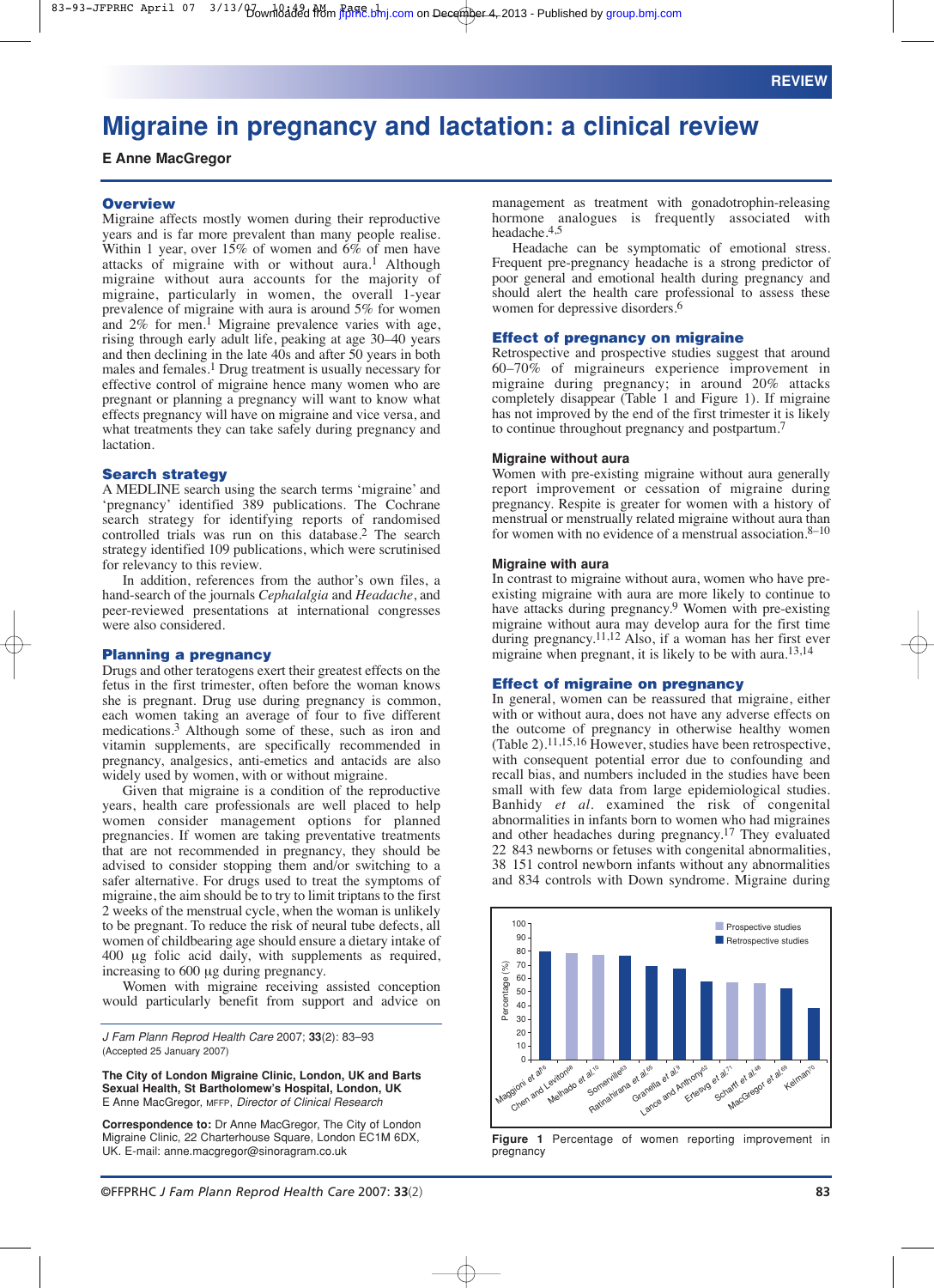|                                                    | Table 1 Effect of pregnancy on migraine        |                                                                                                                                                                     |                                                                                                       |                                |                    |                                 |                                                                                                                                                                                                                                                                                                                                                                                                                                                                                            |
|----------------------------------------------------|------------------------------------------------|---------------------------------------------------------------------------------------------------------------------------------------------------------------------|-------------------------------------------------------------------------------------------------------|--------------------------------|--------------------|---------------------------------|--------------------------------------------------------------------------------------------------------------------------------------------------------------------------------------------------------------------------------------------------------------------------------------------------------------------------------------------------------------------------------------------------------------------------------------------------------------------------------------------|
| Study                                              | Study design                                   | Sample size                                                                                                                                                         | <b>Outcome</b>                                                                                        |                                |                    |                                 | Comments                                                                                                                                                                                                                                                                                                                                                                                                                                                                                   |
|                                                    |                                                |                                                                                                                                                                     | ŏ<br>Improvement<br>remission<br>complete                                                             | Unchanged                      | Worsened           | New onset                       |                                                                                                                                                                                                                                                                                                                                                                                                                                                                                            |
| Lance and<br>Anthony<br>(1966) <sup>62</sup>       | Retrospective                                  | 120 women with<br>pre-existing<br>migraine/252<br>pregnancies                                                                                                       | 58%                                                                                                   | 42%                            |                    | $\lessgtr$                      | Improvement related to past MM: 64% MM vs 48% non-MM<br>Lack of improvement more frequent for non-MM: 36% MM vs 52%<br>non-MM                                                                                                                                                                                                                                                                                                                                                              |
| Somerville<br>(1972) <sup>63</sup>                 | Retrospective                                  | migraine during<br>38 women with<br>pregnancy                                                                                                                       | 63% (18.5% complete<br>remission)                                                                     | 18.5%                          |                    | 18.5%                           |                                                                                                                                                                                                                                                                                                                                                                                                                                                                                            |
| Manzoni <i>et al.</i><br>(1986) <sup>64</sup>      | Retrospective                                  | migraine who had<br>at least one<br>74 women with<br>pregnancy:<br>36 MO, 38 MA                                                                                     | $\frac{a}{N}$                                                                                         | 16.1% MO<br>40% MA<br>(p<0.05) |                    | 25.7% MA<br>2.8% MO<br>(p<0.05) |                                                                                                                                                                                                                                                                                                                                                                                                                                                                                            |
| Ratinahirana<br><i>et al.</i> (1990) <sup>65</sup> | survey 1-3 days<br>Retrospective<br>postpartum | 703 women<br>116 with migraine:<br>90 MO, 26 MA                                                                                                                     | 69.4%                                                                                                 | 7.5%                           | 6.8%               | 10.9%                           | Improvement related to past MM: 86% MM vs 60% non-MM (p = 0.02)<br>Lack of improvement more frequent for non-MM: 7% MM<br>Lack of improvement more frequent for aura ( $p = 0.06$ )<br>vs 15% non-MM                                                                                                                                                                                                                                                                                       |
| Rasmussen and<br>Olesen (1992) <sup>66</sup>       | Retrospective                                  | number not stated<br>pregnant: 21 MA,<br>which those who<br>1000 people of<br>had been<br>QM                                                                        | 53% MO<br>33% MA                                                                                      | 43% MO<br>62% MA               | 4% MO<br>5% MA     | $\frac{\pi}{2}$                 |                                                                                                                                                                                                                                                                                                                                                                                                                                                                                            |
| Granella <i>et al</i> .<br>(1993) <sup>67</sup>    | Retrospective                                  | migraine; 571 with<br>1300 women with<br>migraine before<br>first pregnancy                                                                                         | 67.3% (17.4% complete<br>remission)                                                                   | 29.2%                          | 3.5%               | 1.3%                            | Remission more frequent, in women with MM (10/44 cases, 22.7%)<br>compared to women suffering from random attacks (39/232 cases,<br>In MM sufferers, onset or worsening of headache never occurred<br>during pregnancy, as opposed to the non-MM group (2/232 and<br>11/232, respectively)<br>16.8%) (NS)                                                                                                                                                                                  |
| Leviton (1994) <sup>68</sup><br>Chen and           | observational<br>Prospective<br>study          | 484 women with<br>prenatal visit<br>migraine at                                                                                                                     | remission throughout<br>79%: 17% complete<br>pregnancy; $62\% \ge 2$<br>attacks in third<br>trimester | 21%                            | $\frac{1}{2}$      | ≸                               | 47% of women who had migraine without preceding or<br>accompanying visual disturbance improved during pregnancy vs 28%<br>of women who had migraine preceded/accompanied by visual<br>disturbances                                                                                                                                                                                                                                                                                         |
| Cupini <i>et al.</i><br>(1995) <sup>13</sup>       | Comparative<br>study                           | 180 MO, 88 MA;<br>116 MO and<br>already suffering<br>from migraine at<br>35 MA had had<br>first pregnancy<br>pregnancies,<br>104 MO and<br>268 women:<br>30 MA were | MO 30.7%<br>MA 20%                                                                                    | MO 55%<br>MA 53.3%             | MO 3.8%<br>MA 6.6% | MO 0%<br>MA 5.2%                | and p<0.005, respectively). Improvement of migraine during<br>pregnancy was more common in patients who reported a relationship<br>Migraine began during pregnancy in a significantly higher percentage<br>of MA than of MO patients (p<0.01)<br>Improvement or disappearance of migraine was significantly more<br>frequent than worsening of migraine in both MO and MA (p<0.0001<br>between migraine and menses than in all other patients (p<0.05)<br>Postpartum 6.8% MO vs 0% MA (NS) |
|                                                    |                                                |                                                                                                                                                                     |                                                                                                       |                                |                    |                                 | M, migraine; MA, migraine with aura; MM, menstrual migraine; MO, migraine without aura; NA, not applicable; NR, not reported; NS, not significant; TH, tension headache.                                                                                                                                                                                                                                                                                                                   |

 $\oplus$ 

MacGregor

**84** ©FFPRHC *J Fam Plann Reprod Health Care* 2007: **33**(2)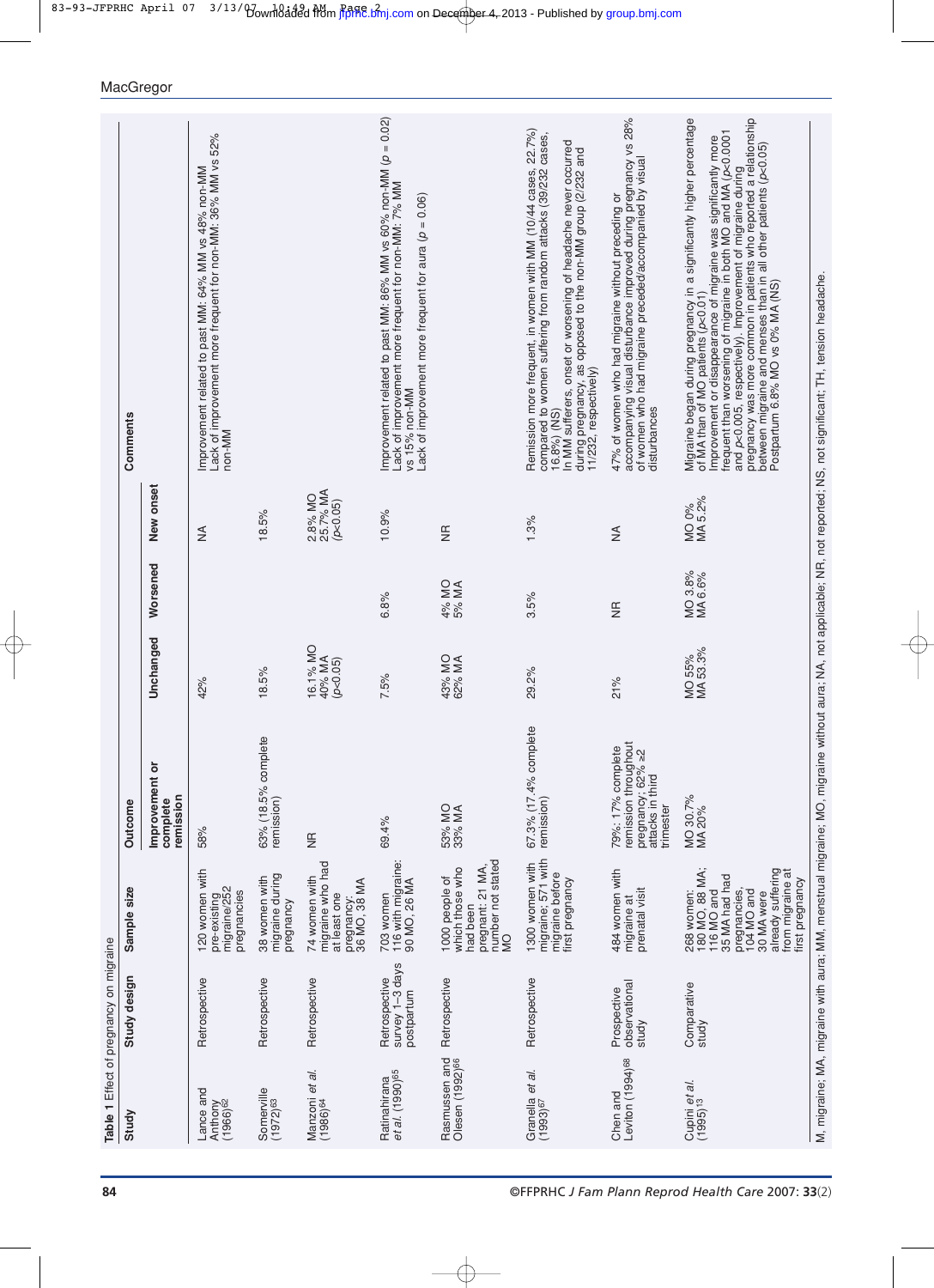|                                                 | Table 1 Effect of pregnancy on migraine (continued) |                                                                                                                   |                                                                                                                                                                                  |                   |                 |                             |                                                                                                                                                                                                                                                                                         |
|-------------------------------------------------|-----------------------------------------------------|-------------------------------------------------------------------------------------------------------------------|----------------------------------------------------------------------------------------------------------------------------------------------------------------------------------|-------------------|-----------------|-----------------------------|-----------------------------------------------------------------------------------------------------------------------------------------------------------------------------------------------------------------------------------------------------------------------------------------|
| Study                                           | Study design                                        | Sample size                                                                                                       | Outcome                                                                                                                                                                          |                   |                 |                             | Comments                                                                                                                                                                                                                                                                                |
|                                                 |                                                     |                                                                                                                   | Improvement or<br>remission<br>complete                                                                                                                                          | Unchanged         | Worsened        | New onset                   |                                                                                                                                                                                                                                                                                         |
| MacGregor<br>et al. (1997) <sup>69</sup>        | Retrospective<br>questionnaire                      | $\overline{30}$<br>with migraine<br>before first<br>100 women;<br>pregnancy                                       | 53%                                                                                                                                                                              | 27%               | $\circ$         | 1 MO                        | 20% could not recall effects of pregnancy on migraine                                                                                                                                                                                                                                   |
| Scharff et al.<br>$(1997)$ <sup>26</sup>        | Prospective<br>diary                                | headaches ≥2 per<br>30 women with<br>month                                                                        | 56.7% (NS)                                                                                                                                                                       | 36.7%             | 6.7%            | $\lessgtr$                  | Headache recorded daily throughout pregnancy and up to 12/52<br>Trend for headache to increase during the birth week (NS)<br>$improvement = change score of \geq 50$<br>oostpartum                                                                                                      |
| Maggioni <i>et al.</i><br>(1997) <sup>16</sup>  | Retrospective<br>questionnaire                      | days postpartum<br>81 MO, 12 MA,<br>33 TH<br>430 women 3                                                          | In all three groups: 80%<br>more<br>evident after the end of<br>e<br>had ≥50% headacl<br>Improvement was<br>the first trimester<br>reduction                                     | $\frac{a}{N}$     | $\frac{a}{N}$   | new onset<br>1 case of<br>Q |                                                                                                                                                                                                                                                                                         |
| Marcus <i>et al.</i><br>(1999) <sup>7</sup>     | Longitudinal<br>prospective                         | 49 women: 16 M;<br>16 TH; 15 M+TH                                                                                 | between<br>imesters<br>30% improvement<br>second and third tr<br>(NS)                                                                                                            | $\frac{\pi}{2}$   | $\frac{\pi}{2}$ | $\frac{\pi}{2}$             | Headache recorded daily throughout pregnancy and 3/12<br>postpartum                                                                                                                                                                                                                     |
| Granella <i>et al.</i><br>(2000) <sup>9</sup>   | Retrospective<br>case control                       | 100 MA; 200 MO<br>controls                                                                                        | $.1 - 0.5$<br>OR 0.2 (95% CI 0.<br>MO 76.8%<br>MA43.6%                                                                                                                           | $\frac{1}{2}$     | $\frac{1}{2}$   | $\frac{1}{2}$               |                                                                                                                                                                                                                                                                                         |
| ā.<br>θt<br>Sances                              | Prospective<br>diary                                | migraine during<br>49 women with<br>pregnancy:<br>47 MO; 2 MA<br>3/12 before                                      | MO second trimester 83.0%<br>(53.2% complete remission)<br>78.7% complete remission)<br>46.8%<br>2%<br>hird trimester 87<br>MO first trimester<br>$(10.6%$ complete<br>emission) | MO 23%<br>MA 100% |                 | ₹                           | Return of migraine: first week postpartum 34.0%; first month<br>postpartum 55.3%<br>Breastfeeding protected against migraine                                                                                                                                                            |
| Kelman<br>(2004) <sup>70</sup>                  | Retrospective<br>questionnaire                      | 504 women with<br>migraine: 61.3%<br>had had a<br>pregnancy                                                       | 38.2% (20.4% complete<br>remission)                                                                                                                                              | 27.8%             | 34%             | $\frac{4}{2}$               | with 0% aura, being more likely το have headaches occurring during<br>pregnancy (ρ<0.05)<br>Patients with 100% aura were significantly different from patients                                                                                                                          |
| Melhado <i>et al.</i><br>(2005) <sup>10</sup>   | Prospective<br>cohort                               | reported MM; 516<br>reported non-MM<br>headaches prior<br>993 pregnant<br>women with<br>to gestation<br>332 women | Of women with MM, 62%<br>74% during the second<br>trimester; 78% during the<br>during the first trimester;<br>third trimester                                                    | $\frac{a}{2}$     | $\frac{1}{2}$   | ≸                           | Women who suffered from non-menstrual headaches improved<br>during pregnancy but not as much as women with menstrual<br>headaches                                                                                                                                                       |
| Ertresvag <i>et al.</i><br>(2005) <sup>71</sup> | questionnaire<br>Prospective                        | 1631 pregnant<br>women                                                                                            | 58%                                                                                                                                                                              | $\frac{\pi}{2}$   | $\frac{a}{2}$   | 1.9%                        | individuals without or with non-migrainous headache compared with<br>migraine. This may indicate that there is an increased susceptibility<br>of unknown cause for these symptoms among migraine patients<br>Transient neurological symptoms were less common among<br>during pregnancy |
|                                                 |                                                     |                                                                                                                   |                                                                                                                                                                                  |                   |                 |                             | M, migraine; MA, migraine with aura; MM, menstrual migraine; MO, migraine without aura; NA, not applicable; NR, not reported; NS, not significant; TH, tension headache.                                                                                                                |

83-93-JFPRHC April 07 3/13/bownloaded from fiprhc.bmj.com on December 4, 2013 - Published by [group.bmj.com](http://group.bmj.com/)

Migraine in pregnancy and lactation

©FFPRHC **85** *J Fam Plann Reprod Health Care* 2007: **33**(2)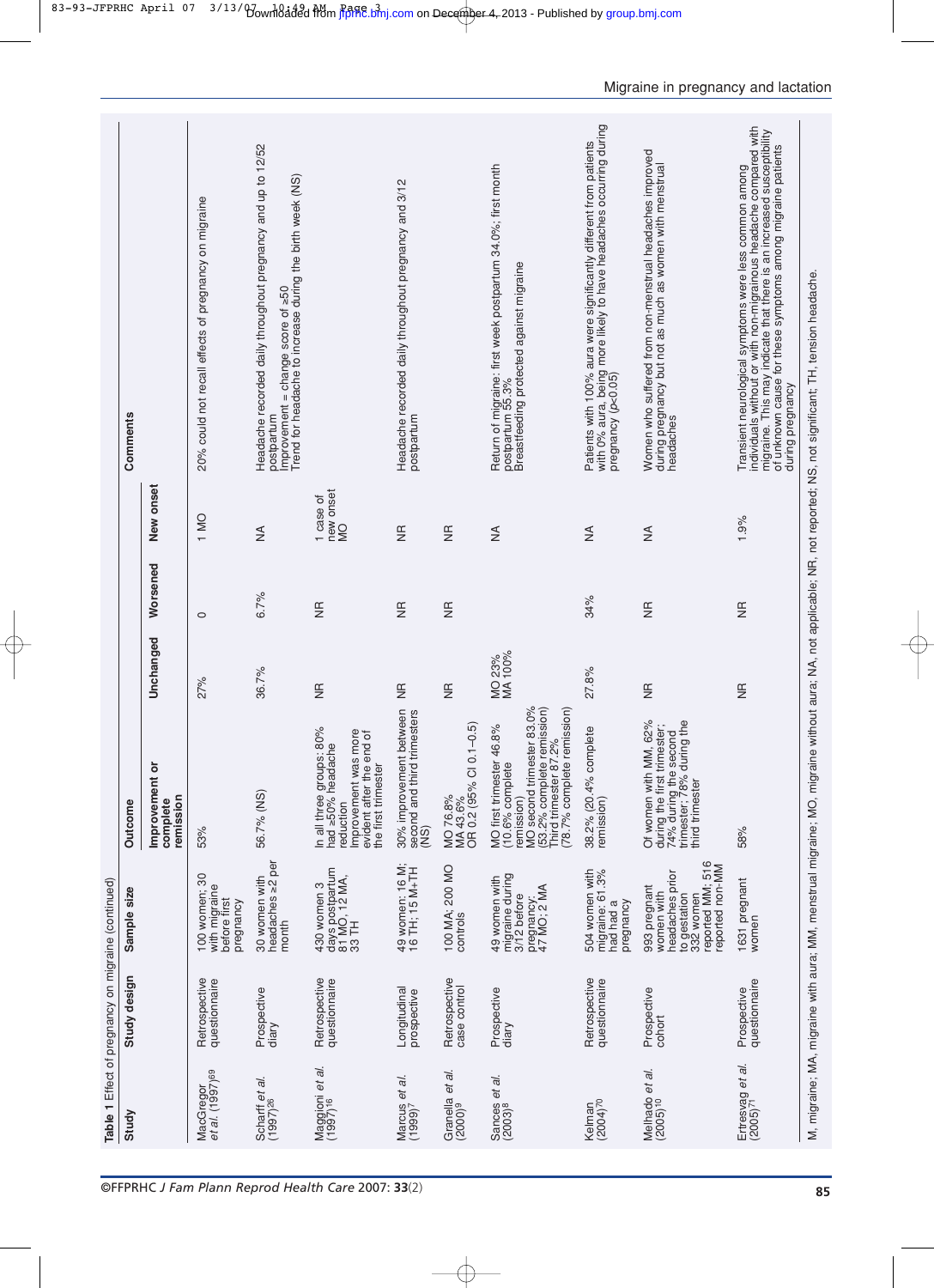pregnancy affected 565 (2.5%) mothers of the group with congenital abnormalities vs 713 (1.9%) mothers in the normal group [crude prevalence odds ratio (POR) 1.3, 95% CI 1.2–1.5] and 24 (2.9%) pregnant women in the Down syndrome control group (crude POR 0.9, 95% CI 0.6–1.3). Of all the parameters studied, the only positive finding was that limb deficiencies were associated with a higher rate of maternal migraines during the first trimester of pregnancy, for both the congenital abnormalities group vs matched normal group (adjusted POR 2.5, 95% CI 1.1–5.8) and the congenital abnormalities group vs Down syndrome controls (adjusted POR  $1.7$ ,  $95\%$  CI 1.3–3.0). Although this study has the benefit of large numbers, these data are not confirmatory and the effect of other independent variables, drug and non-drug treatments taken, and misdiagnosis of conditions mimicking migraine cannot be ruled out.

In women presenting with aura for the first time during pregnancy, the clinician should consider other disorders such as thrombocytopenia, cerebral venous sinus thrombosis or imminent eclampsia, which may present with symptoms not dissimilar from migraine. Headache with eclampsia can be associated with visual changes, including blurred vision, scotomata or bright flashing lights. To avoid incorrect diagnosis and ensure optimum treatment, a careful history and examination are mandatory.

There is an increasing body of evidence to support an association between migraine, pre-eclampsia and eclampsia.18–23 A recent case control study of 244 women with pre-eclampsia and 470 normotensive controls found that a history of migraine was associated with a 1.8-fold increased risk of pre-eclampsia (95% CI 1.1–2.7). Women who were 30 years or over when diagnosed with migraine had the highest risk (OR 2.8, 95% CI 0.8–9.0).<sup>24</sup> Overweight migrainous women, compared with lean nonmigrainous women, had a 12-fold increased pre-eclampsia risk (95% CI 5.9–25.7).

#### **Postpartum**

Headache is common in the week following delivery, affecting around 30–40% of women.<sup>8,25,26</sup> If there is any doubt about the diagnosis, rare causes such as cerebral venous thrombosis should be excluded. Cerebral venous thrombosis is estimated to occur in  $1$  per  $2500$  to  $10000$ deliveries and is most likely in women with hypercoagulability. It usually presents with neurological deficits, although severe progressive headache is reported in thrombosis of the superior sagittal sinus.

The risk of cerebral infarction, although not increased during pregnancy itself, is increased in the 6 weeks after delivery.27 Results from a recent study suggest that the risk is greater for women with a history of migraine (OR 16.9, 95% CI 9.7–29.5) as well as women with pre-eclampsia and gestational hypertension (OR 4.4,  $95\%$  CI 3.6–5.4).<sup>28</sup> However, evidence is limited and prospective cohort studies are needed to confirm these findings.

Lactation generally leads to an improvement in the clinical course of migraine headache during the postpartum period. A longitudinal prospective study of headache during pregnancy and postpartum found that the headache index during the first three postpartum months was similar for patients who breastfed to that obtained during the second trimester of pregnancy. These data suggest that the improvement of migraine commonly seen during the second trimester of pregnancy continues into the postpartum time period if breastfeeding is maintained.7 A more recent study reported that migraine recurred within the first postpartum month in 100% of women who bottle-fed and in only 43.2% of those who breastfed  $(p = 0.0003)$ .<sup>8</sup>

## **Pathophysiology**

Fluctuations in estrogen levels, particularly declining levels after a stable estrogen state, are known to increase migraine in some susceptible women.29,30 Hence it might be expected that the high, stable levels of placental estrogen during the second and third trimesters of pregnancy would have a beneficial effect on migraine without aura. Immediately following delivery, estrogen levels rapidly fall, which could account for increased postpartum migraine. The protective effect of breastfeeding probably relates to stable low levels of estrogen since lactation inhibits ovulation. The mean time to ovulation after delivery is 189 days in breastfeeding women and 45 days in non-breastfeeding women.31 Resumption of ovulation and menstruation is associated with a return to pre-pregnancy patterns of migraine.

However, it is unlikely that the mechanism of migraine without aura relates solely to falling estrogen levels and there are many physical, biochemical and emotional changes in pregnancy that could account for improvement. It has been noted that pregnancy is associated with a state of analgesia, resulting from estrogen and progesterone working in combination to modulate opioid activity.32 Other relevant effects of the pregnant state include increased muscle relaxation and reduced hypoglycaemic response.

In susceptible women, high plasma concentrations of estrogen are associated with increased risk of migraine with aura. One mechanism that could account for this is the development of platelet hyperaggregation.<sup>33</sup> Pregnancy is<br>associated with varying degrees of platelet associated with varying degrees of hyperaggregation, although opposing haemostatic changes attenuate this effect in most, but not all, women.34 Platelet hyperaggregation might also account for the increased risk of ischaemic stroke associated with migraine with aura and the development of pre-eclampsia in pregnancy.35

## **Investigations during pregnancy and lactation**

Radiological imaging is usually normal in migraine and is rarely helpful other than when indicated to exclude suspected secondary headache resulting from underlying pathology. Should investigations be required in pregnancy, such as for women presenting with atypical features of migraine or prolonged focal symptoms, they are the same as for non-pregnant women. Diagnostic investigations in pregnant patients should be as thorough as in non-pregnant patients and there is no reason to defer radiological testing purely on account of the pregnancy.

#### **Interventions**

#### **Identification of non-hormonal triggers**

Despite the strong association between hormones and migraine, identification and elimination of non-hormonal trigger factors still plays an important part in management. Assuming the concept of multiple factors acting in combination to trigger migraine, hormonal factors combine with non-hormonal triggers to increase the overall susceptibility to attacks.<sup>36</sup> Therefore, every effort should be made to identify and eliminate non-hormonal triggers. Women should be encouraged to avoid skipping meals, take regular exercise, drink plenty of fluids and try to maintain a regular sleep pattern.

#### **Drugs in pregnancy**

To avoid the potential for drug-related effects on pregnancy, it is important to minimise drug exposure in any woman who is planning pregnancy or who is at high risk of unplanned pregnancy. If possible, prophylactic medication should be discontinued and strategies for the management of acute attacks discussed. As few drugs as possible should be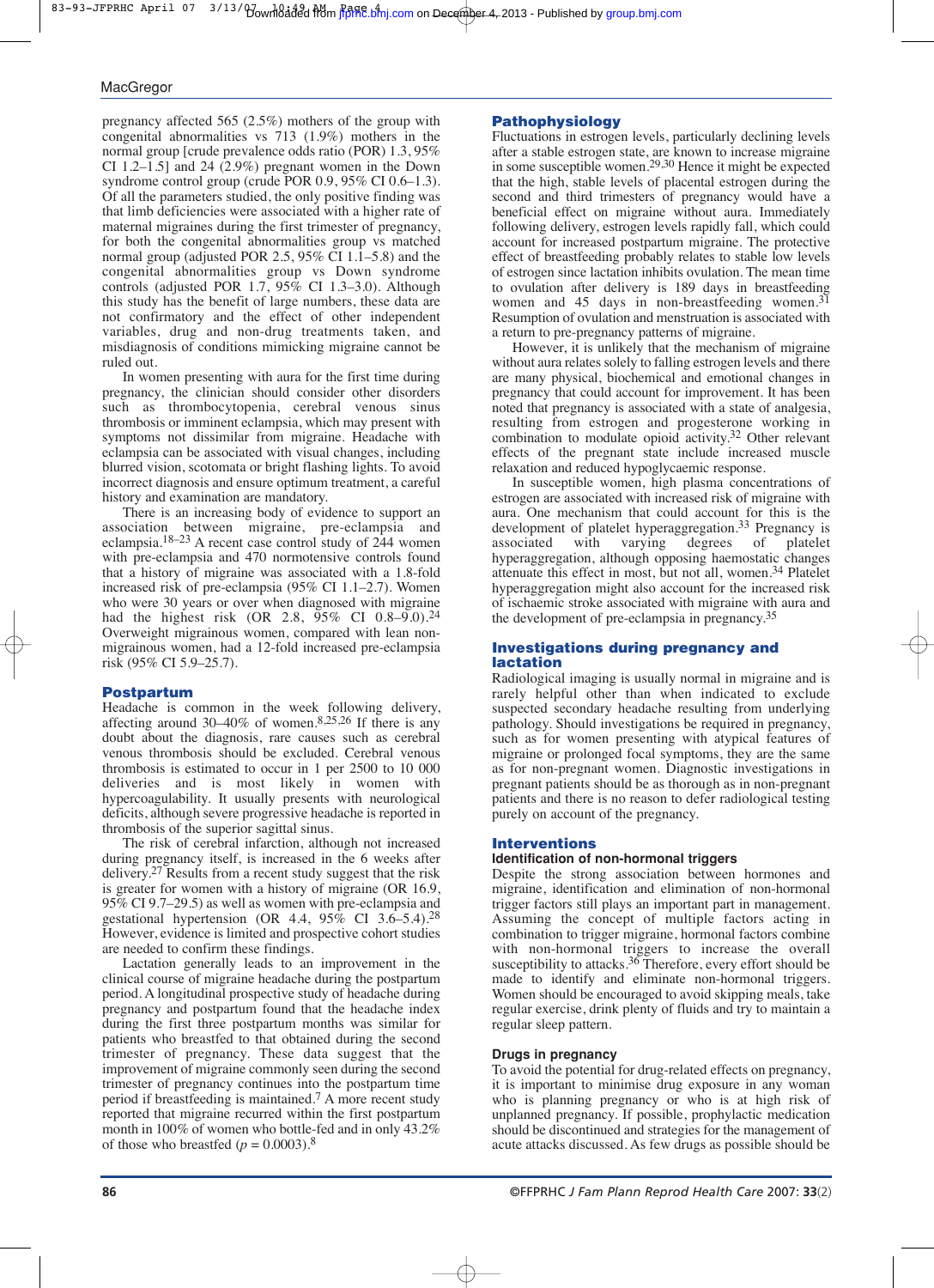|                                  |                                                   | Table 2 Effect of migraine on pregnancy |                                                                                                                                       |                                                                                                                                                                       |                                                                                                                                                                                                                                                                                                                   |                                                                                                                                                                                                                                                                                                                              |
|----------------------------------|---------------------------------------------------|-----------------------------------------|---------------------------------------------------------------------------------------------------------------------------------------|-----------------------------------------------------------------------------------------------------------------------------------------------------------------------|-------------------------------------------------------------------------------------------------------------------------------------------------------------------------------------------------------------------------------------------------------------------------------------------------------------------|------------------------------------------------------------------------------------------------------------------------------------------------------------------------------------------------------------------------------------------------------------------------------------------------------------------------------|
| Study                            |                                                   | Study design                            | Sample size                                                                                                                           | Outcome                                                                                                                                                               | Worsened                                                                                                                                                                                                                                                                                                          | Comments                                                                                                                                                                                                                                                                                                                     |
|                                  | ā.<br>Wainscott <i>et</i> a<br>$(1978)^{15}$      | Case control                            | 183<br>777 women with migraine vs<br>controls                                                                                         | pregnancy, congenital malformations<br>Miscarriage, stillbirth, toxaemia of                                                                                           | No difference between migraineurs and<br>controls                                                                                                                                                                                                                                                                 | Suggests neither migraine nor drugs<br>Similar outcome to national average<br>commonly used for migraine affect<br>outcome                                                                                                                                                                                                   |
|                                  | Moore and Redman<br>(1983) <sup>19</sup>          | Case control                            | 24 women with severe eclampsia<br><34/40 vs 48 age and parity<br>matched controls                                                     | Migraine as a risk factor for early<br>onset pre-eclampsia                                                                                                            | Migraine associated with increased risk of<br>pre-eclampsia                                                                                                                                                                                                                                                       |                                                                                                                                                                                                                                                                                                                              |
| Marcoux<br>(1992) <sup>20</sup>  | et al.                                            | Case control                            | 426 cases (172 pre-eclampsia;<br>254 gestational hypertension)<br>vs 505 controls                                                     | Likelihood of migraine in the year<br>before pregnancy in cases vs<br>controls                                                                                        | pre-eclampsia: OR 2.44 (95% Cl 1.42-4.20)<br>gestational hypertension: OR 1.70 (95% CI<br>Migraine associated with increased risk of<br>Migraine associated with increased risk of<br>$1.02 - 2.85$                                                                                                               |                                                                                                                                                                                                                                                                                                                              |
|                                  | Olesen <i>et al.</i><br>$(2000)^{45}$             | Case control                            | 115 pregnant women with migraine<br>vs healthy pregnant controls                                                                      | Risk of preterm delivery and low<br>birth weight                                                                                                                      | Risk of low birth weight was increased: OR<br>3.0 (95% CI 1.3–7.0) for migraineurs who<br>delivered at term vs controls                                                                                                                                                                                           |                                                                                                                                                                                                                                                                                                                              |
|                                  | Facchinetti <i>et al.</i><br>(2005) <sup>21</sup> | Case control                            | 75 cases with recent pre-eclampsia<br>vs 75 controls with uneventful<br>pregnancy at term                                             | Headache in cases vs controls                                                                                                                                         | Headache in 47/75 with pre-eclampsia vs<br>OR 4.95 (95% CI 2.47-9.92)<br>19/75 controls                                                                                                                                                                                                                           |                                                                                                                                                                                                                                                                                                                              |
|                                  | Adeney <i>et al.</i><br>(2005) <sup>24</sup>      | Case control                            | 244 cases with pre-eclampsia vs<br>470 normotensive controls                                                                          | Risk of pre-eclampsia                                                                                                                                                 | Migraine associated with increased risk of<br>OR 1.8 (95% CI 1.1-2.7)<br>pre-eclampsia                                                                                                                                                                                                                            |                                                                                                                                                                                                                                                                                                                              |
|                                  | Banhidy <i>et al.</i><br>(2006) <sup>17,23</sup>  | Case control                            | Down syndrome (malformed control)<br>abnormalities vs 38 151 normal<br>controls and 834 controls with<br>22 843 cases with congenital | Prevalence of severe migraine<br>during pregnancy in the mothers                                                                                                      | Migraine during pregnancy occurred in 565<br>$(2.5%)$ mothers of cases vs 713 $(1.9%)$<br>mothers of normal controls and 24 $(2.9%)$<br>mothers of malformed controls                                                                                                                                             |                                                                                                                                                                                                                                                                                                                              |
|                                  |                                                   |                                         |                                                                                                                                       | gestational age and birth weight in<br>Risk of pre-eclampsia in mothers<br>normal controls born to mothers<br>of normal controls and mean<br>with or without migraine | Severe migraine associated with increased<br>No difference in proportion of low birth<br>risk of pre-eclampsia and severe<br>weight and preterm births<br>nausea/vomiting                                                                                                                                         |                                                                                                                                                                                                                                                                                                                              |
|                                  |                                                   |                                         |                                                                                                                                       | cases with congenital abnormalities<br>Rate of migraine in mothers of<br>vs controls                                                                                  | All congenital abnormalities: POR migraine<br>1.3 (95% Cl 1.2-1.5) vs normal controls;<br>POR 0.9 (95% Cl 0.6-1.3) cases vs Down<br>migraine 2.5 (95% CI 1.1–5.8) vs normal<br>controls; POR 1.7 (95% CI 1.3–3.0) cases<br>Limb deficiencies POR first trimester<br>vs Down syndrome controls<br>syndrome control | suggest increased risk of congenital<br>which may not be identified in small<br>maternal migraine in first trimester,<br>studies. This finding needs to be<br>Congenital Abnormalities Study<br>Data from the large Hungarian<br>Case-Control Surveillance of<br>limb deficiencies with severe<br>confirmed in other studies |
| James <i>et</i><br>$(2005)^{28}$ | āl.                                               | Observational<br>study                  | 2850 pregnancy-related strokes<br>from the Nationwide Inpatient<br>Sample 2000-2001                                                   | Incidence and risk factors for stroke<br>in pregnancy and the puerperium                                                                                              | Stroke rate 34.2 per 100 000 deliveries<br>Migraine OR 16.9 (95% Cl 9.7-29.5)                                                                                                                                                                                                                                     | associated with migraine was<br>greater than with other risk factors<br>Migraine has not previously been<br>pregnancy-related stroke. Risk<br>reported as a risk factor for                                                                                                                                                  |
|                                  |                                                   |                                         | CI, confidence interval; OR, odds ratio; POR, prevalence odds ratio.                                                                  |                                                                                                                                                                       |                                                                                                                                                                                                                                                                                                                   |                                                                                                                                                                                                                                                                                                                              |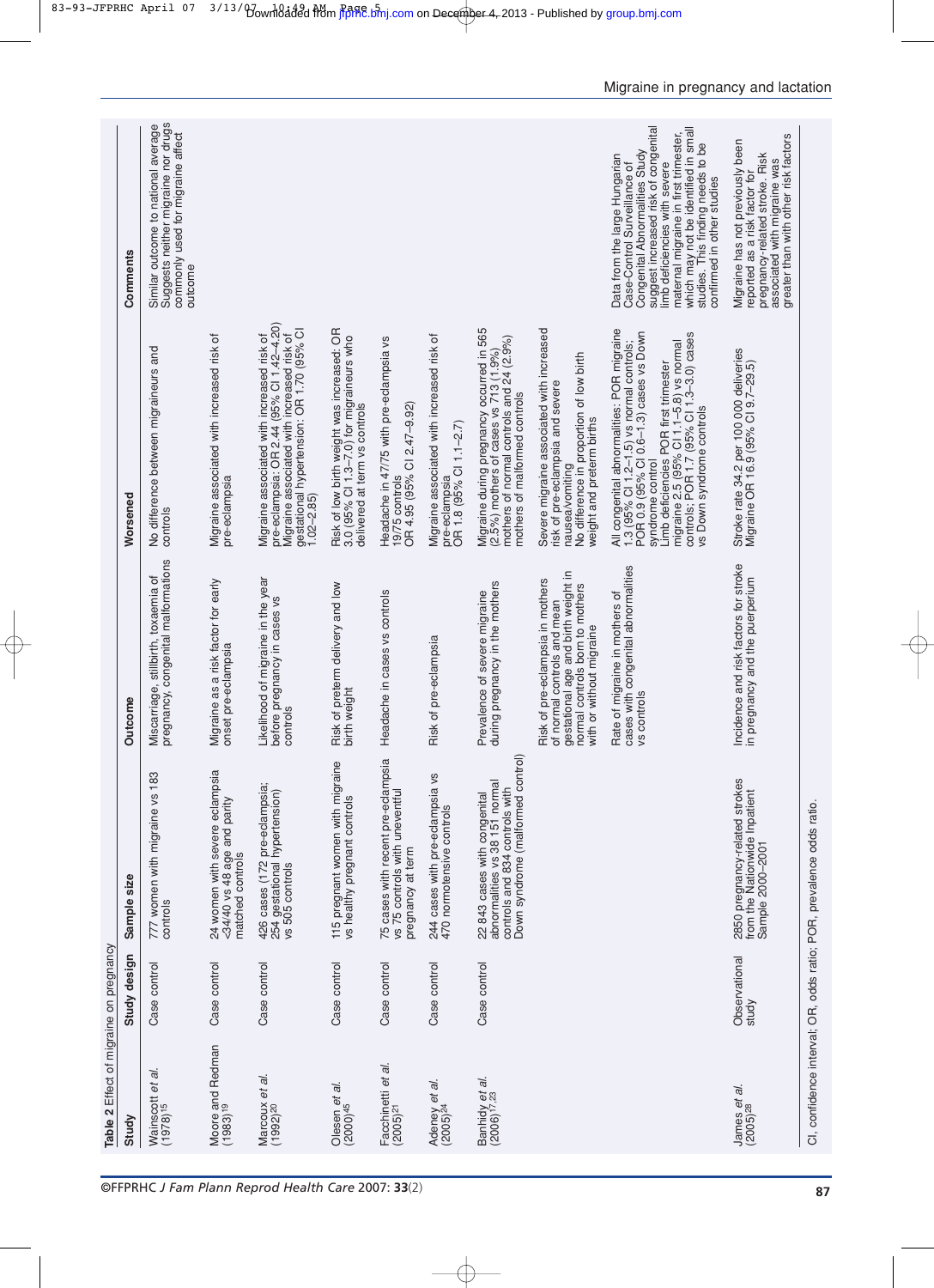| Drug                                | <b>First</b><br>trimester          | <b>Second</b><br>trimester         | <b>Third</b><br>trimester          | Lactation                                               |
|-------------------------------------|------------------------------------|------------------------------------|------------------------------------|---------------------------------------------------------|
| Acetaminophen/<br>paracetamol       | ✓                                  | ✓                                  | ✓                                  | ✓                                                       |
| Codeine                             | $(\checkmark)$                     | $(\checkmark)$                     | $(\checkmark)$                     | ✓                                                       |
| Aspirin<br>Diclofenac               | $\sqrt{}$<br>$\checkmark$          | $(\checkmark)$<br>$\mathcal{S}$    | Avoid<br>Avoid                     | Avoid<br>✓                                              |
| Ibuprofen<br>Naproxen               |                                    | $\mathcal{S}$<br>$(\mathcal{S})$   | Avoid<br>Avoid                     | ✓<br>✓                                                  |
| <b>Buclizine</b>                    | $\checkmark$                       | $(\checkmark)$                     | $(\checkmark)$                     | ✓                                                       |
| Cyclizine<br>Domperidone            | ✓                                  | ✓                                  | ✓                                  | ✓<br>✓                                                  |
| Doxylamine                          |                                    |                                    | ✓                                  | $\sqrt{}$                                               |
| Metoclopramide<br>Prochlorperazine* | ✓<br>$(\mathcal{S})$               |                                    |                                    | $(\checkmark)$                                          |
| Dihydroergotamine CI<br>Ergotamine  | СI                                 | CI<br>CI                           | CI<br>CI                           | CI<br>CI                                                |
| Almotriptan                         | ID                                 | ID                                 | ID                                 | ID                                                      |
| Eletriptan<br>Frovatriptan          | ID<br>ID                           | ID<br>ID                           | ID<br>ID                           | $(\checkmark)$<br>ID                                    |
| Naratriptan<br>Rizatriptan          | $?(\checkmark)$<br>$?(\checkmark)$ | $?(\checkmark)$<br>$?(\checkmark)$ | $?(\checkmark)$<br>$?(\checkmark)$ | $\begin{pmatrix} \checkmark \ \checkmark \end{pmatrix}$ |
| Sumatriptan<br>Zolmitriptan         | $?(\checkmark)$<br>ID              | $?(\checkmark)$<br>ID              | $?(\checkmark)$<br>ID              | $(\checkmark)$                                          |
| Chlorpromazine<br>$IM*$             | $(\checkmark)$                     | $(\checkmark)$                     | $(\checkmark)$                     | ✓                                                       |
| Magnesium                           | $(\checkmark)$                     | $(\checkmark)$                     | $(\checkmark)$                     | $(\checkmark)$                                          |
| sulphate IV*<br>Prednisolone*       | $(\checkmark)$                     | $(\checkmark)$                     | $(\checkmark)$                     | $(\checkmark)$                                          |

**Table 3** Symptomatic drugs: use during pregnancy and lactation<sup>37,57,72</sup>

CI, contraindicated; ID, insufficient data; IM, intramuscular; IV, intravenous; ?(✓), limited data but probably safe; (✓), data suggest unlikely to cause harm; ✓, no evidence of harm; \*, for emergency treatment of migraine not responding to standard measures.

used, which have the least potential to cause damage, in the lowest effective dose. Although many of the drugs taken by unsuspecting pregnant women rarely cause harm, there is a difference between reassuring the pregnant woman that what she has taken is unlikely to have affected the pregnancy and advising her what she should take for future attacks. Most evidence of safety is circumstantial; few drugs have been tested during pregnancy and lactation because of the obvious ethical limitations of undertaking clinical trials. This lack of data means that use of most drugs in pregnancy is unlicensed. Drugs should only be considered if the potential benefits to the woman and fetus outweigh the potential risks. The woman should be given sufficient information about any known risks, and make her own decision about its use, with clear documentation of the discussion.

In the UK, further advice is available from local drug information centres and from the National Teratology Information Service (see Further Information).

#### **Symptomatic treatment**

The treatment of migraine during pregnancy is the same as for the non-pregnant state, with some exceptions (Table 3).

#### *Analgesics*

*Acetaminophen/paracetamol:* Despite lack of formal clinical trial evidence, paracetamol has been used for over 40 years and there is substantial information on the safety of therapeutic doses in pregnancy. It is the analgesic of choice for the short-term relief of mild to moderate pain and pyrexia during pregnancy.37

*Aspirin:* Clinical and epidemiological data from large numbers of women who have taken analgesic doses of aspirin during pregnancy provide evidence of its safety in the first and second trimesters.<sup>38</sup> It should be used with caution near term as its effect on platelet function increases the risk of prolonged labour, postpartum haemorrhage and neonatal bleeding. In common with non-steroidal antiinflammatory drugs (NSAIDs), aspirin may be associated with premature closure of the fetal ductus arteriosus.

*Codeine:* Codeine is not generally recommended for the management of migraine in the UK.<sup>39</sup> However, occasional use in doses found in combined analgesics is unlikely to cause harm.

## *NSAIDs*

There are insufficient data to support the use of NSAIDs other than ibuprofen, which can be given in doses not exceeding 600 mg daily.<sup>40</sup> The available data do not indicate that exposure to ibuprofen before 30 weeks of pregnancy is associated with an increased risk of malformations or spontaneous miscarriage. If an NSAID is required in the first or second trimester, ibuprofen would be the preferred agent. However, chronic exposure or exposure to high doses after 30 weeks is associated with an increased risk of premature closure of the ductus arteriosus and oligohydramnios. This is related to the inhibitory effect of ibuprofen on prostaglandin activity. In circumstances where the clinical condition requires treatment with NSAIDs during the third trimester, the fetus should be monitored regularly to detect any potential adverse effects.37

#### *Anti-emetics*

*Buclizine, chlorpromazine, cyclizine, domperidone, metoclopramide* and *prochlorperazine* have been used widely in pregnancy without reports of adverse effects.

#### *Ergots*

*Ergotamine* and *dihydroergotamine* are contraindicated as uterine hypertonicity and vascular disruption increase the risk of miscarriage.41

### *Triptans*

All seven *triptans (almotriptan, eletriptan, frovatriptan, naratriptan, rizatriptan, sumatriptan* and *zolmitriptan*) are available on prescription in the UK. *Sumatriptan* is also available without prescription from pharmacies.

Safety of triptans during pregnancy has yet to be confirmed, so although women using triptans can be reassured, continued use during pregnancy is not recommended unless no other treatment is effective.

Health care professionals are encouraged to report the outcome of pregnancy in any women exposed to the relevant safety databases (see Further Information). The registries are based on observational, case registration and follow-up studies designed to detect evidence of teratogenicity associated with specific medications. Risk of birth defects, as defined by the Centers for Disease Control and Prevention, is compared with published risks both in women in the general population and in women with the *underlying* condition being treated, if available.<sup>42</sup>

*Sumatriptan:* Data from the large sumatriptan safety database are reassuring and confirm that inadvertent exposure to sumatriptan during pregnancy has not been associated with adverse outcomes. The risk of first trimester birth defects in the Sumatriptan Pregnancy Registry (1996 to 30 April 2006) is 16/371 (i.e. 4.3%, 95% CI 2.6–7.1%). This compares favourably with the 3–5% risk of birth defects in the general population. However, although these data indicate that use of sumatriptan in early pregnancy does not result in a large increase in teratogenic risk, they do not rule out the possibility of a small increase in risk for a specific birth defect.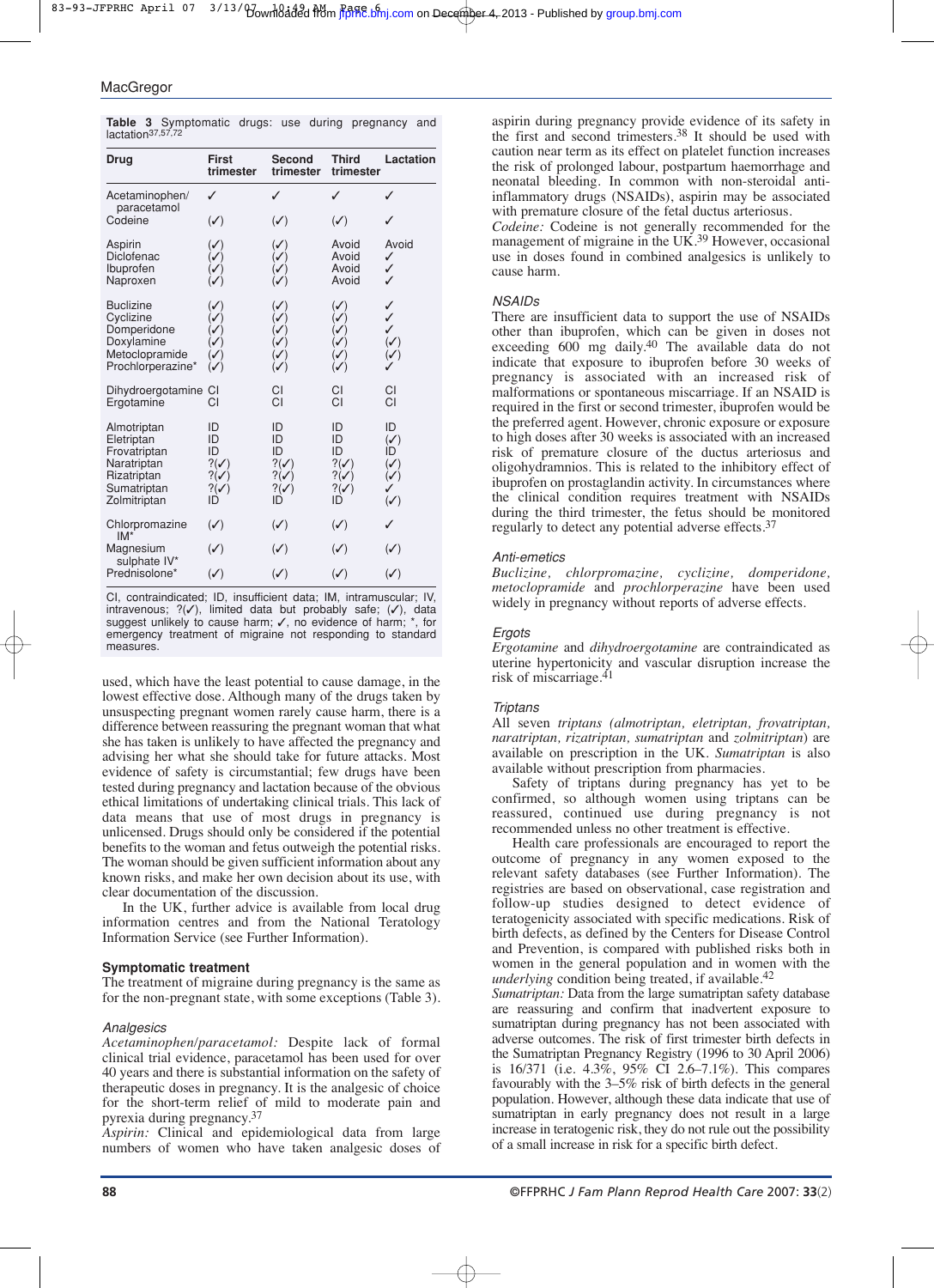O'Quinn *et al*. compared perinatal pregnancy outcomes in women who did and did not use subcutaneous sumatriptan after conception. This open-label, prospective study was conducted in 168 pregnancies that included 76 first trimester exposures to sumatriptan. There were no differences in pregnancy outcome between the two groups.44

Olesen *et al*. reviewed data from the Pharmaco-Epidemiological Prescription Database of North Jutland County regarding all women who had given birth in the county of North Jutland from 1991 to 1996. They identified 34 women exposed to sumatriptan during pregnancy. Using logistic regression models, their pregnancy outcome was compared with two groups of pregnant women: healthy women ( $n = 15955$ ) and migraine controls ( $n = 89$ ), defined as migraine patients who did not redeem prescriptions for migraine treatment during pregnancy. They found that the risk of preterm delivery was elevated among women exposed to sumatriptan compared with migraine controls (OR 6.3, 95% CI 1.2–32.0) and healthy women (OR 3.3, 95% CI 1.3–8.5). The risk of a low birth weight infant was increased (OR 3.0, 95% CI 1.3–7.0) for all migraine patients who delivered at term  $(n = 115)$  compared with the outcome of healthy pregnancies.45 Although these findings could be due to drug exposure or disease severity, they have not been replicated in other studies.

A study of the Swedish Medical Birth Registry identified 658 women who had used sumatriptan and noted that the infants were more likely to be preterm and with a birth weight under  $2500 g$ . However, this was nonsignificant. No other differences between those exposed to sumatriptan and women using other drugs for migraine during pregnancy were noted. $46$ 

*Rizatriptan:* Data from the rizatriptan Pregnancy Registry and reports from other sources do not suggest that treatment during pregnancy predisposes patients to spontaneous miscarriages or congenital anomalies above the normal rate. However, the number of reports is small. From June 1998 to 31 July 2006, 74 women have been enrolled in the Registry, 67 prospectively and seven retrospectively. Of the 67 prospective reports, 21 pregnancy outcomes are pending and 11 are unknown because the patients have been lost to follow-up. Of 30 live births, 28 were normal healthy term infants, one infant born at 35 weeks had hypospadias, and one infant died at 24 weeks, attributed to an incompetent cervix. One late fetal death at approximately 37 weeks was attributed to a cord accident. One pregnancy ended in an elective termination at 21 weeks' gestation following prenatal diagnosis of multiple anomalies due to partial replication of chromosome 3 attributed to advanced maternal age. Three spontaneous miscarriages under 12 weeks have been reported. Of the seven retrospective reports, three describe infants with congenital anomalies.

*Other triptans:* There are insufficient data on other triptans.

## **Specific prophylaxis for migraine in pregnancy**

#### **Non-drug prophylaxis**

Non-drug therapies, such as relaxation, biofeedback and physical therapy, are safe and effective treatment alternatives for 80% of pregnant women.47 Further, the benefits are maintained beyond pregnancy.48

## **Drug prophylaxis (Table 4)**

#### *Low-dose aspirin*

There has been one small trial involving 28 pregnant women with frequent or severe migraine attacks taking lowdose aspirin  $(75 \text{ mg})$  for migraine prophylaxis. There was no placebo control but 22 women reported subjective improvement.49 The authors base their rationale for using aspirin to prevent migraine on its ability to counteract the platelet activation that occurs in pregnancy. Low-dose aspirin has been extensively studied in pre-eclampsia during pregnancy with no increase in bleeding complications and negligible effects on the ductus arteriosus.

#### *Beta-blockers*

There is about a 25% risk of intrauterine growth retardation when *atenolol* is used at anti-hypertensive doses to treat essential hypertension in pregnancy.50 Other beta-blockers have not been systematically studied but it is generally assumed that this is a class effect, although a causative effect related to the underlying hypertension has not been ruled out. On this basis, if prophylaxis is considered necessary during pregnancy the lowest effective dose of *propranolol* or *metoprolol* are the drugs of choice. If betablockers are used in the third trimester, treatment should be stopped 2–3 days before delivery in order to reduce the likelihood of fetal bradycardia and a reduction in uterine contraction. Infants exposed to propranolol *in utero* should be monitored for hypoglycaemia.<sup>51</sup>

#### *Antidepressants*

There are conflicting data regarding limb deformities associated with use of *amitriptyline* during pregnancy, although these have been associated with high doses used for the management of depression. There are no reports associated with low doses between 10 and 50 mg at night used for pain management and migraine. Tachycardia, irritability, muscle spasms and convulsion have been reported in neonates of women taking antidepressive doses. Where clinically possible, it is recommended that the dose is tapered 3–4 weeks before delivery.

#### *Anti-epileptics*

Preliminary pregnancy registry information for *topiramate* shows no suggestion of fetal abnormalities or increased rate of miscarriage. Other anti-epileptic agents prescribed for migraine prophylaxis cannot justifiably be recommended during pregnancy. *Sodium valproate*, increasingly used for migraine prophylaxis, is contraindicated during pregnancy in the absence of epilepsy as there is a high risk of fetal abnormalities.52 Indeed, women prescribed sodium valproate for migraine must use effective contraception. *Gabapentin*, although safe for use in pregnancy, is considered at best to be a third-line prophylactic agent.<sup>39</sup>

#### *Calcium channel blockers*

*Verapamil* has limited efficacy and although it is generally considered safe, it is not recommended for migraine prophylaxis in pregnancy. Further, it has a tocolytic effect on the uterus, so should be avoided in late pregnancy.

#### *Other drugs*

Data for *pizotifen* are limited but there are no reports of adverse outcomes during pregnancy. *Methysergide* is contraindicated.

Many pregnant women use dietary supplements during pregnancy incorrectly assuming that because they are not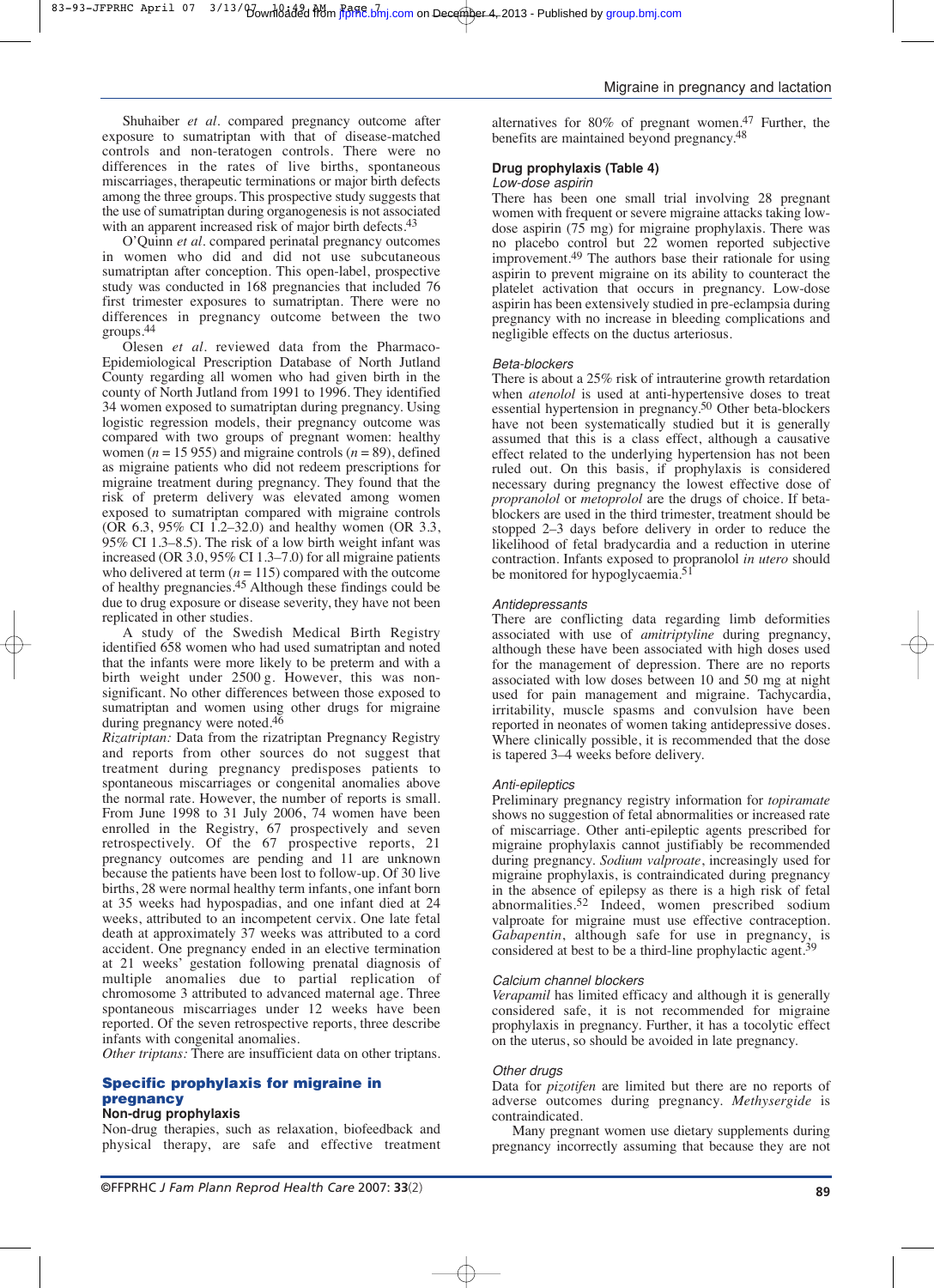|                               | <b>Table 4</b> Prophylactic drugs: use during pregnancy and |  |  |  |
|-------------------------------|-------------------------------------------------------------|--|--|--|
| lactation <sup>37,57,72</sup> |                                                             |  |  |  |

| Drug                                                                                                                                                         | First<br>trimester                                                                   | Second<br>trimester                                                | <b>Third</b><br>trimester                                                                                 | Lactation                                                                       |
|--------------------------------------------------------------------------------------------------------------------------------------------------------------|--------------------------------------------------------------------------------------|--------------------------------------------------------------------|-----------------------------------------------------------------------------------------------------------|---------------------------------------------------------------------------------|
| Amitriptyline<br>Low-dose aspirin<br>Atenolol<br>Gabapentin<br>Methysergide<br>Metoprolol<br>Pizotifen<br>Propanolol<br>Topiramate<br>Valproate<br>Verapamil | Avoid<br>$?(\checkmark)$<br>СI<br>$(\checkmark)$<br>ID<br>$(\checkmark)$<br>ID<br>CI | Avoid<br>$?(\checkmark)$<br>CI<br>$(\mathcal{S})$<br>ID<br>✓<br>ID | $\checkmark$<br>Avoid<br>Avoid<br>$?(\checkmark)$<br>СI<br>$(\mathcal{S})$<br>ID<br>✓<br>✓<br>ID<br>Avoid | $\mathcal{S}$<br>Avoid<br>$(\checkmark)$<br>ID<br>CI<br>✓<br>ID<br>✓<br>ID<br>✓ |

CI, contraindicated; ID, insufficient data; ?(✓), limited data but probably safe; (✓), data suggest unlikely to cause harm; ✓, no evidence of harm.

'drugs' they must be safe. This belief is compounded by personnel in health food stores who are likely to give inadequate or even incorrect advice about the safety of these products.53,54 Having a reasonable knowledge of the efficacy and safety of some of the commonly used herbs and vitamins is useful when counselling pregnant women (Table 5).

*Ginger* is often used for morning sickness during the first trimester of pregnancy. In extensive reviews of studies using ginger as an agent to reduce morning sickness, several authors have concluded that ginger, in doses of around 1 g daily, may be beneficial. A recent review of six double-blind randomised controlled trials with a total of 675 participants and a prospective observational cohort study  $(n = 187)$ showed efficacy in the absence of significant side effects or adverse effects on pregnancy outcomes. Some authorities still have strong reservations based mainly on a lack of clear safety data rather than reports of actual fetal or maternal harm and consider that more observational studies, with larger sample sizes, are needed.55 If the woman has other medical conditions or is taking medication it is advisable for her to consult her general practitioner before using ginger to minimise the development of possible adverse effects.<sup>37</sup>

*Vitamin B6* (pyridoxine) is included in most multivitamins recommended in pregnancy with doses ranging from 10 to 25 mg. Women who take a multivitamin containing vitamin B6 during the first 6 weeks of pregnancy experience significantly less nausea than women who do not take a multivitamin.56 As with most vitamins, megadoses of vitamin B6 are neither necessary nor recommended.

#### **Managing migraine during breastfeeding**

Although recent studies suggest that the number of women choosing to breastfeed is rising, there is also evidence that women do not initiate breastfeeding or discontinue because

**Table 5** Herbs/vitamins for migraine: use during pregnancy and lactation37,55

| Drug                                                   | <b>First</b><br>trimester | <b>Second</b><br>trimester | <b>Third</b><br>trimester | Lactation |
|--------------------------------------------------------|---------------------------|----------------------------|---------------------------|-----------|
| Vitamin B <sub>2</sub><br>(riboflavin)                 |                           |                            |                           |           |
| Vitamin B6<br>(pyridoxine)                             | $\mathcal{I}^*$           |                            | $\boldsymbol{I}^{\star}$  |           |
| Coenzyme Q10<br>Feverfew<br><b>Butterbur</b><br>Ginger | ID<br>CI<br>ID            | ID<br>CI<br>ID             | ID<br>СI<br>ID            | CI<br>ID  |

CI, contraindicated; ID, insufficient data; ?(✓), limited data but probably safe; (✓), data suggest unlikely to cause harm; ✓, no evidence of harm;  $checkmark$ , avoid megadoses.

of their concerns about taking medication.57 Unfortunately, many women and health care professionals rely on information in the package inserts, which may not be accurate. Maintaining breastfeeding during drug treatment is increasingly recommended.

Headaches immediately postpartum can be severe, warranting effective treatment. Milk production on the first or second day postpartum is so low that the overall dose of any medication transferred is usually insignificant. In the following days drug exposure to the baby may be minimised if the mother takes medication immediately following breastfeeding or just before the baby is due a longer sleep period.

#### **Acute drug treatment (Table 3)**

#### *Analgesics*

*Acetaminophen/paracetamol* is the analgesic of choice during breastfeeding.

*Aspirin:* is excreted in breast milk so breastfeeding mothers should avoid its use because of the theoretical risk of Reye's syndrome and impaired platelet function in susceptible infants, although occasional use by the mother is unlikely to cause adverse effects.

*Codeine:* occasional use of over-the-counter drugs containing codeine is unlikely to cause harm, although large doses of codeine excreted in the breast milk can cause sedation and respiratory depression.

#### *NSAIDs*

The concentration of NSAIDs in breast milk is very low and is therefore unlikely to affect the infant.

#### *Anti-emetics*

There is no evidence to suggest that *buclizine, chlorpromazine, cyclizine* or *prochlorperazine* cannot be used during breastfeeding.

*Domperidone,* as well as being a prokinetic anti-emetic, is a dopamine agonist that stimulates prolactin. Since it does not cross the blood–brain barrier it is preferred to metoclopramide. Mean milk volume can increase by over 40% over 7 days. Milk levels of domperidone are minimal (only 1.2 ng/ml).

*Metoclopramide* increases milk production by up to 100% at doses of 10–15 mg three times a day. The amount of metoclopramide transferred into breast milk is small, ranging from 28 to 157 µg/l. The most significant adverse effects are extrapyramidal jerks and gastric cramping.

#### *Ergots*

*Ergotamine* and *dihydroergotamine* should not be used during breastfeeding as they inhibit lactation.

#### *Triptans*

The bioavailability of drugs and the amount of medication presented in milk throughout the day are two factors relevant to the safety of breastfeeding. Table 6 shows the oral bioavailabilty,  $T_{1/2}$  and  $T_{\text{max}}$  for the seven triptans.

The most extensive triptan database is for *sumatriptan*. The excretion of a 6 mg subcutaneous dose of sumatriptan in breast milk was studied in five subjects.58 The concentration in milk corresponded to an infant exposure of only 3.5% of the mother's dose. The oral bioavailability is only 14% therefore the infant would only absorb 0.5% of the mother's dose. Since sumatriptan is usually administered as a single dose at infrequent intervals, the low level of excretion in breast milk suggests that continued breastfeeding following its use would not pose a significant risk to the infant. Despite the Summary of Product Characteristics (SPC), at least one authority sanctions use of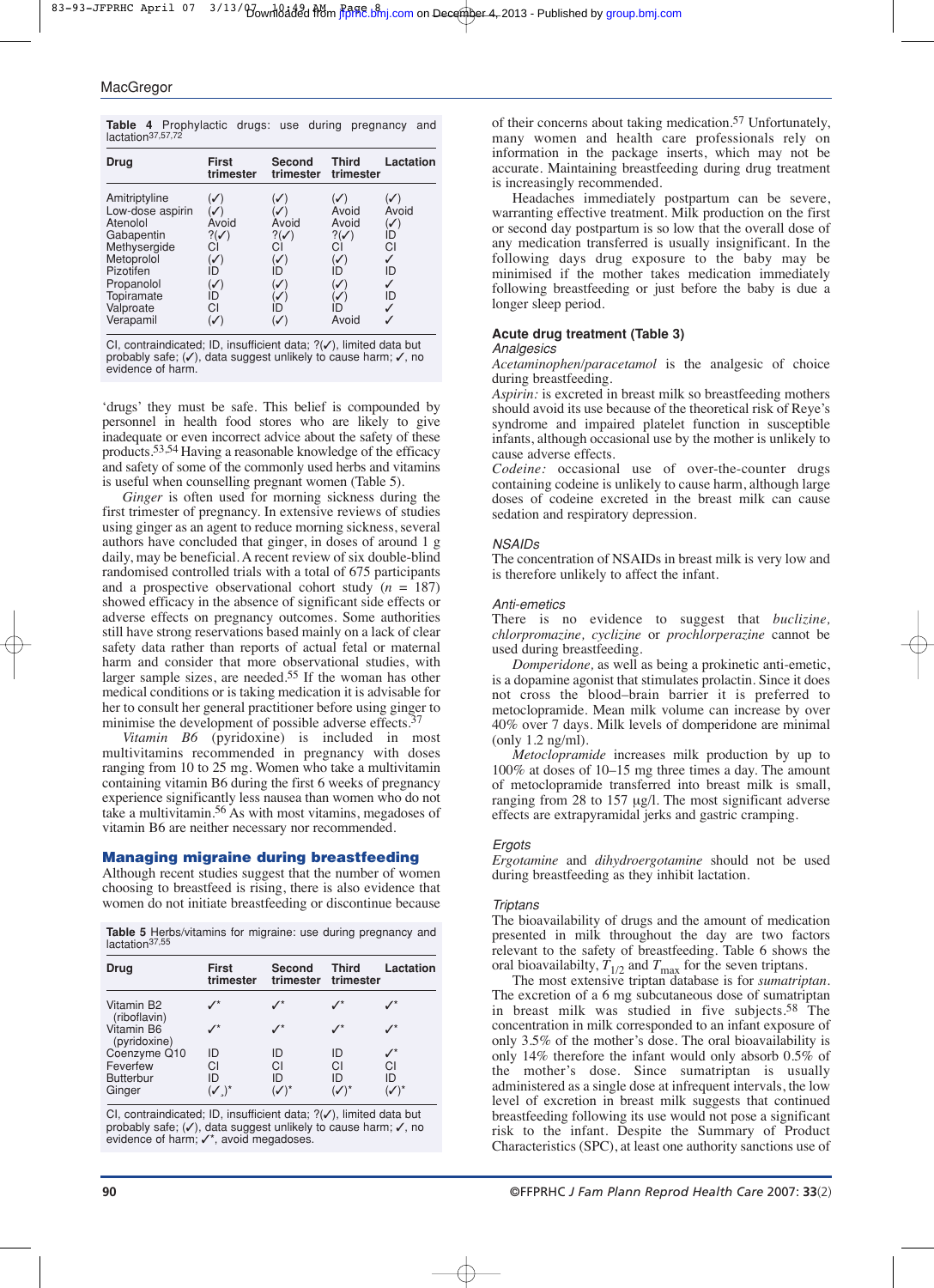| <b>Table 6</b> Triptan pharmacokinetics                                |                      |                      |                      |                               |                    |                 |                    |
|------------------------------------------------------------------------|----------------------|----------------------|----------------------|-------------------------------|--------------------|-----------------|--------------------|
| <b>Parameter</b>                                                       | Almotriptan          | Eletriptan           | Frovatriptan         | Naratriptan                   | <b>Rizatriptan</b> | Sumatriptan     | Zolmitriptan       |
| Oral bioavailability (%)<br>$T_{1/2}$ (hours)<br>$T_{\sf max}$ (hours) | 69<br>3.5<br>$2 - 3$ | 50<br>5<br>$1.5 - 3$ | $24 - 30$<br>25<br>3 | 63-74<br>$5 - 6.3$<br>$2 - 3$ | 40                 | 14<br>$2 - 2.5$ | 40<br>3<br>$2 - 4$ |

sumatriptan during lactation. It should be noted that this recommendation is contrary to the SPC, which cautions that "Infant exposure can be minimised by avoiding breastfeeding for 12 hours after treatment, during which time any breast milk expressed should be discarded".

The SPC for *eletriptan* states that in one study of eight women given a single 80 mg oral dose, the mean total amount of eletriptan in breast milk over 24 hours in this group was 0.02% of the dose. However, the SPC continues that "caution should be exercised when considering the administration of [eletriptan] to women who are breastfeeding. Infant exposure can be minimised by avoiding breastfeeding for 24 hours after treatment".

Data on exposure during lactation are limited but the SPCs for *almotriptan, frovatriptan* and *rizatriptan* recommend avoiding breastfeeding for 24 hours after treatment. The *naratriptan* and *zolmitriptan* SPCs state only that "caution should be exercised when considering administration of naratriptan to nursing women".

#### **Drug prophylaxis (Table 4)**

#### *Beta-blockers*

Beta-blockers are not significantly excreted into breast milk and they can be used during breastfeeding. However, attention should be paid to the infant in case of bradycardia and hypoglycaemia. *Propranolol* or *metoprolol* are preferred to *atenolol.*

#### *Antidepressants*

*Amitriptyline* is detectable in breast milk but low doses used for migraine are unlikely to affect the infant adversely.

#### *Anti-epileptics*

The concentration of *sodium valproate* found in breast milk is very low so it can be used during breastfeeding. There are insufficient data to recommend *gabapentin* or *topiramate*.

#### *Calcium channel blockers*

There is no evidence of any risk associated with the use of *verapamil* during breastfeeding.

#### *Other drugs*

Safety of *pizotifen* during breastfeeding is not established, although concentrations in breast milk are not likely to adversely affect the infant. *Methysergide* is contraindicated.

Although supplemental doses of *vitamin B2, vitamin B6* and *co-enzyme Q10* are unlikely to affect the infant, high doses recommended for migraine prophylaxis should be avoided (Table 5).

#### **Practical management recommendations**

Analgesics and anti-emetics commonly used for the treatment of migraine can be continued throughout pregnancy. NSAIDs, particularly ibuprofen, can be taken in the first and second trimesters but should be avoided near term. Although a positive recommendation to use triptans during pregnancy cannot be made on the limited data available, women who have taken triptans can be reassured that their use is highly unlikely to result in any adverse outcome. Ergots are contraindicated. If there are no other risk factors involved, inadvertent exposure to any of the drugs used for the treatment of migraine, even those contraindicated for use during pregnancy, does not constitute medical grounds for termination of pregnancy.

When considering the need for prophylaxis during pregnancy, the natural history of improvement during the second and third trimesters should be borne in mind. Consequently, reassurance, identification and avoidance of relevant triggers, adequate hydration and regular meals, together with effective management of acute attacks, is often sufficient. The recommended prophylactic is *propranolol*. This drug has been widely used and there is no indication of an increased risk of malformations when it is used for migraine prevention during pregnancy. Ideally, the lowest effective dose should be used starting with 10–20 mg twice daily. Propranolol should be stopped 2–3 days before delivery in order to reduce the occurrence of slowed heart rate in the baby and a reduction in uterine contractions. The baby should be monitored for hypoglycaemia. *Amitriptyline* 10–50 mg at night can be used during the first and second trimester of pregnancy. A further alternative is *topiramate*. Otherwise healthy pregnant women can use small amounts of *ginger* to prevent nausea but should avoid high doses.

For symptomatic treatment of migraine when breastfeeding, an appropriate strategy is *voltarol* 50–100 mg by mouth or via the rectum, up to 200 mg per 24 hours, combined with *domperidone* 20 mg by mouth or 30–60 mg rectally up to four doses per 24 hours. Domperidone can promote the efficacy of analgesics by reversing gastric stasis in addition to treating nausea.

*Sumatriptan* can be used during breastfeeding. There is little reason why other triptans with low bioavailability and low absorption by the infant such as *zolmitriptan, rizatriptan* and *eletriptan* should not also be used. Even minor exposure could be largely avoided by expressing and discarding all milk for around 4 hours after dosing. Longer periods are not recommended as milk supply can reduce within 48 hours without full and repeated emptying of the breast.

For prophylaxis, *propranolol* in doses of 10–20 mg twice daily is a first-line strategy.

When recommending use of a drug in contradiction to the prescribing information in the SPC, the risks and benefits should be discussed with the woman, who may choose to use the drug on a named patient basis. The discussion should be documented in the notes.

## **What to do when nothing works**

In the first instance the diagnosis should be reviewed, as this is the most likely reason for ineffective management. Medication overuse headache can also present during pregnancy and should be considered in any woman regularly taking symptomatic treatments for headache on more than 3 days a week, every week. This usually responds to immediate cessation of symptomatic treatment but may require supportive treatment.39 One option to consider in pregnancy is a 6-day reducing course of *prednisolone*: 60 mg/day for 2 days, 40 mg/day for 2 days and 20 mg/day for 2 days.59

During pregnancy and breastfeeding, *prochlorperazine* 10 mg or *chlorpromazine* 25–50 mg by intramuscular injection are effective even without additional analgesia,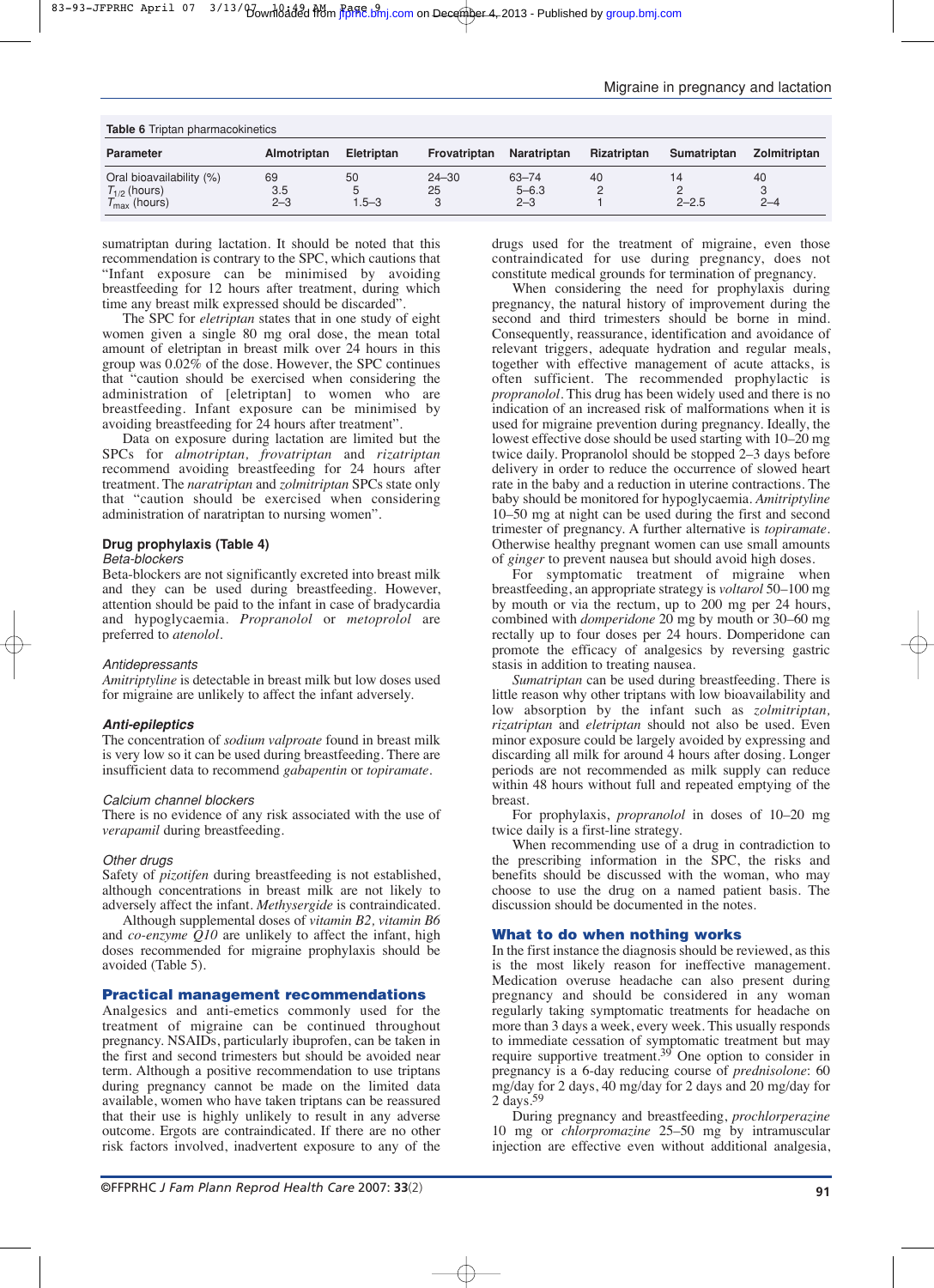and together with intravenous fluids, are usually sufficient to abort an attack. Intravenous *magnesium sulphate* was well tolerated and effective in a randomised, single-blind, placebo-controlled trial of 30 patients.<sup>60</sup> A combination of intravenous *prochlorperazine* 10 mg 8-hourly together with intravenous magnesium sulphate 1 g 12-hourly was used successfully to abort two cases of prolonged migraine aura during pregnancy.61

#### **Conclusions**

Around 60–70% of women with migraine will improve in pregnancy, particularly during the second and third trimesters. Most medication is taken during the first trimester, which is the time of most concern for effects on organogenesis. Although therapeutic doses of most migraine treatments do not increase the risk of fetal malformation or miscarriage above the normal background rate, it is sensible to recommend the safest options. For acute treatment, *paracetamol* is safe throughout pregnancy. *Aspirin* and *NSAIDs* are also safe but are best avoided after 30 weeks. *NSAIDs* (but not *aspirin*) can be taken during lactation. *Prochlorperazine* and *domperidone* are preferred to *metoclopramide* but all can be used through pregnancy and lactation. Whilst prescription of *triptans* during pregnancy is not recommended, women inadvertently exposed to triptans during pregnancy can be reassured that there is evidence to support minimal, if any, risk. *Sumatriptan* can be taken during lactation. For continuing frequent attacks, which warrant prophylaxis, *propranolol* has best evidence of safety during pregnancy and lactation.

#### **Statements on funding and competing interests Funding** None identified.

**Competing interests** None identified.

## **FURTHER INFORMATION**

**The National Teratology Information Service (NTIS)** Regional Drug and Therapeutics Centre, Wolfson Unit, Claremont Place, Newcastle-upon-Tyne NE2 4HH, UK. Monday–Friday (office hours).

Tel: +44 (0) 191 232 1525. Fax: +44 (0) 191 260 6193. Monday–Friday (1700–2000 for urgent enquiries). Tel: +44 (0) 191 282 5944.

NTIS is funded by the Department of Health to provide a national service on all aspects of toxicity of drugs and chemicals in pregnancy throughout the UK.

#### **Sumatriptan and Naratriptan Pregnancy Registry** http://pregnancyregistry.gsk.com

Health care providers can obtain interim registry results and register patients by telephoning the Registry project office directly at +1 800 336 2176 (toll-free in the USA) or +1 910 256 0549 or by completing the appropriate enrolment form by clicking on the registry name shown below and either returning the form to the registry by fax at +1 800 800 1052 or +1 910 256 0637 or by mail to: Sumatriptan and Naratriptan Pregnancy Registry, Registries and Epidemiology, Kendle International Inc., Research Park, 1011 Ashes Drive, Wilmington, NC 28405, USA.

#### **Merck Pregnancy Registry Program (Rizatriptan)**

http://www.merckpregnancyregistries.com/maxalt.html Merck & Company, Inc., Merck National Service Center. Phone: +1 800 986 8999 (toll-free in the USA). Fax: +1 484 344 2328.

#### **For information on drugs in pregnancy and breastfeeding**

American Academy of Pediatrics:

http://www.pediatrics.org/cgi/content/full/108/3/776

#### **References**

- 1 Rasmussen BK, Jensen R, Schroll M, Olesen J. Epidemiology of headache in a general population – a prevalence study. *J Clin Epidemiol* 1991; **44**: 1147–1157.
- 2 Higgins J, Green S (eds). *Cochrane Handbook for Systematic Reviews of Interventions 4.2.6* (updated September 2006). Chichester, UK: John Wiley & Sons, 2006.
- 3 Bonati M, Bortolus R, Marchetti F, Romero M, Tognoni G. Drug use in pregnancy: an overview of epidemiological (drug utilization) studies. *Eur J Clin Pharmacol* 1990; **38**: 325–328.
- 4 Ashkenazi J, Goldman JA, Dicker D, Feldberg D, Goldman GA. Adverse neurological symptoms after gonadotropin-releasing hormone analog therapy for in vitro fertilization cycles. *Fertil Steril* 1990; **53**: 738–740.
- 5 Amir BY, Yaacov B, Guy B, Gad P, Itzhak W, Gal I. Headaches in women undergoing *in vitro* fertilization and embryo-transfer treatment. *Headache* 2005; **45**: 215–219.
- 6 Aromaa M, Rautava P, Helenius H, Sillanpää ML. Prepregnancy headache and the well-being of mother and newborn. *Headache* 1996; **36**: 409–415.
- 7 Marcus DA, Scharff L, Turk D. Longitudinal prospective study of headache during pregnancy and postpartum. *Headache* 1999; **39**: 625–632.
- 8 Sances G, Granella F, Nappi RE, Fignon A, Ghiotto N, Polatti F, *et al.* Course of migraine during pregnancy and postpartum: a prospective study. *Cephalalgia* 2003; **23**: 197–205.
- 9 Granella F, Sances G, Pucci E, Nappi RE, Ghiotto N, Napp G. Migraine with aura and reproductive life events: a case control study. *Cephalalgia* 2000; **20**: 701–707.
- 10 Melhado E, Maciel JA Jr, Guerreiro CA. Headaches during pregnancy in women with a prior history of menstrual headaches. *Arq Neuropsiquiatr* 2005; **63**: 934–940.
- 11 Wright G, Patel M. Focal migraine and pregnancy. *BMJ* 1986; **293**: 1557–1558.
- 12 Chancellor AM, Wroe SJ, Cull RE. Migraine occurring for the first time in pregnancy. *Headache* 1990; **30**: 224–227.
- 13 Cupini LM, Matteis M, Troisi E, Calabresi P, Bernardi G, Silvestrini M. Sex-hormone-related events in migrainous females. A clinical comparative study between migraine with aura and migraine without aura. *Cephalalgia* 1995; **15**: 140–144.
- 14 Mandel S. Hemiplegic migraine in pregnancy. *Headache* 1988; **28**: 414–416.
- 15 Wainscott G, Sullivan M, Volans G, Wilkinson M. The outcome of pregnancy in women suffering from migraine. *Postgrad Med* 1978; **54**: 98–102.
- 16 Maggioni F, Alessi C, Maggino T, Zanchin G. Headache during pregnancy. *Cephalalgia* 1997; **17**: 765–769.
- 17 Banhidy F, Acs N, Horvath-Puho E, Czeizel AE. Maternal severe migraine and risk of congenital limb deficiencies. *Birth Defects Res A Clin Mol Teratol* 2006; **76**: 592–601.
- 18 Rotton WN, Sachtleben MR, Friedman EA. Migraine and eclampsia. *Obstet Gynecol* 1959; **14**: 332–330.
- 19 Moore MP, Redman CW. Case-control study of severe preeclampsia of early onset. *BMJ* 1983; **287**: 580–583.
- 20 Marcoux S, Berube S, Brisson J, Fabia J. History of migraine and risk of pregnancy-induced hypertension. *Epidemiology* 1992; **3**: 53–56.
- Facchinetti F, Allais G, D'Amico R, Benedetto C, Volpe A. The relationship between headache and preeclampsia: a casecontrol study. *Eur J Obstet Gynecol Reprod Biol* 2005; **121**: 143–148.
- 22 Scher AI, Terwindt GM, Picavet HS, Verschuren WM, Ferrari MD, Launer LJ. Cardiovascular risk factors and migraine: the GEM population-based study. *Neurology* 2005; **64**: 614–620.
- 23 Banhidy F, Acs N, Horvath-Puho E, Czeizel AE. Pregnancy complications and delivery outcomes in pregnant women with severe migraine. *Eur J Obstet Gynecol Reprod Biol* 2006 [Epub 8 November 2006].
- Adeney KL, Williams MA, Miller RS, Frederick IO, Sorensen TK, Luthy DA. Risk of preeclampsia in relation to maternal history of migraine headaches. *J Matern Fetal Neonatal Med* 2005; **18**: 167–172.
- 25 Stein G, Morton J, Marsh A, Collins W, Branch C, Desaga U, et al. Headaches after childbirth. *Acta Neurol Scand* 1984; **69**: 74–79.
- 26 Scharff L, Marcus DA, Turk DC. Headache during pregnancy and in the postpartum: a prospective study. *Headache* 1997; **37**: 203–210.
- 27 Kittner SJ, Stern BJ, Feeser BR, Hebel R, Nagey DA, Buchholz DW, *et al*. Pregnancy and the risk of stroke. *N Engl J Med* 1996; **335**: 768–774.
- James AH, Bushnell CD, Jamison MG, Myers ER. Incidence and risk factors for stroke in pregnancy and the puerperium. *Obstet Gynecol* 2005; **106**: 509–516.

**92** ©FFPRHC *J Fam Plann Reprod Health Care* 2007: **33**(2)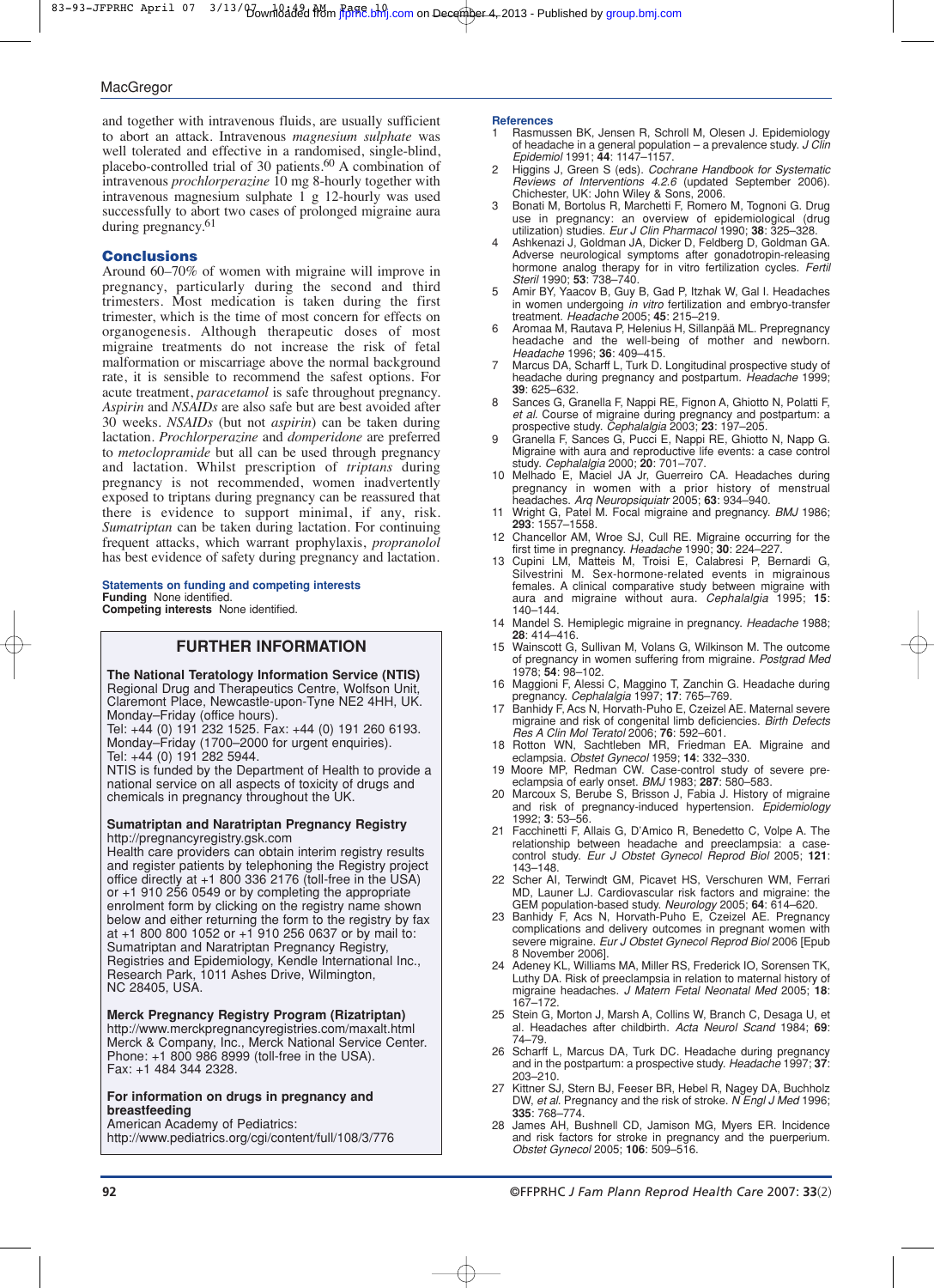83-93-JFPRHC April 07 3/13/bownloaded from jfppRE.bmj.com on December 4, 2013 - Published by [group.bmj.com](http://group.bmj.com/)

#### Migraine in pregnancy and lactation

- 29 MacGregor EA, Frith A, Ellis J, Aspinall L, Hackshaw A. Incidence of migraine relative to menstrual cycle phases of rising and falling estrogen. *Neurology* 2006; **67**: 2154–2158.
- 30 MacGregor EA, Frith A, Ellis J, Aspinall L, Hackshaw A. Prevention of menstrual attacks of migraine: a double-blind placebo-controlled crossover study. *Neurology* 2006; **67**: 2159–2163.
- 31 Campbell OM, Gray RH. Characteristics and determinants of postpartum ovarian function in women in the United States. *Am J Obstet Gynecol* 1993; **169**: 55–60.
- 32 Dawson-Basoa MB, Gintzler AR. 17-Beta-estradiol and progesterone modulate an intrinsic opioid analgesic system. *Brain Res* 1993; **601**: 241–245.
- 33 Hanington E. Migraine is a platelet disorder. *Headache* 1987; **27**: 401–402.
- 34 Bonnar AJ, NcNicol GP, Douglas AS. Coagulation and fibrinolytic mechanisms during and after normal childbirth. *BMJ* 1970; **2**: 200–203.
- 35 Redman CW, Bonnar J, Beilin LJ. Early platelet consumption in pre-eclampsia. *BMJ* 1978; **1**: 467–469.
- 36 Amery WK, Vandenbergh V. What can precipitating factors teach us about the pathogenesis of migraine? *Headache* 1987; **27**: 146–150.
- 37 The National Teratology Information Service. http://www. spib.axl.co.uk [Accessed 25 December 2006].
- 38 Slone D, Siskind V, Heinonen OP, Monson RR, Kaufman DW, Shapiro S. Aspirin and congenital malformation. *Lancet* 1976; **1**: 1373–1375.
- 39 Steiner TJ, MacGregor EA, Davies PTG. *Guidelines for All Doctors in the Diagnosis and Management of Migraine and Tension-Type Headache* (2nd edn) (British Association for the Study of Headache Management Guidelines). 2004. http://64.227.208.149/NS\_BASH/BASH\_guidelines\_1Feb06. pdf [Accessed 25 December 2006].
- 40 Byron M. Treatment of rheumatic diseases. In: Rubin P (ed.), *Prescribing in Pregnancy* (3rd edn). London, UK: BMJ Books, 2000; 87–100.
- 41 Czeizel AE. Teratogenicity of ergotamine. *J Med Genet* 1989; **26**: 69–70.
- 42 Reiff-Eldridge R, Heffner CR, Ephross SA, Tennis PS, White AD, Andrews EB. Monitoring pregnancy outcomes after prenatal drug exposure through prospective pregnancy registries: a pharmaceutical company commitment. *Am J Obstet Gynecol* 2000; **182**: 159–163.
- 43 Shuhaiber S, Pastuszak A, Schick B, Matsui D, Spivey G, Brochu J, *et al.* Pregnancy outcome following first trimester exposure to sumatriptan. *Neurology* 1998; **51**: 581–583.
- 44 O'Quinn S, Ephross SA, Williams V, Davis RL, Gutterman DL, Fox AW. Pregnancy and perinatal outcomes in migraineurs using sumatriptan: a prospective study. *Arch Gynecol Obstet* 1999; **263**: 7–12.
- 45 Olesen C, Steffensen FH, Sorensen HT, Nielsen GL, Olsen J. Pregnancy outcome following prescription for sumatriptan. *Headache* 2000; **40**: 20–24.
- 46 Kallen B, Lygner P. Delivery outcome in women who used drugs for migraine during pregnancy with special reference to sumatriptan. *Headache* 2001; **41**: 351–356.
- 47 Marcus DA, Scharff L, Turk DC. Nonpharmacological management of headaches during pregnancy. *Psychosom Med* 1995; **57**: 527–535.
- 48 Scharff L, Marcus DA, Turk DC. Maintenance of effects in the nonmedical treatment of headaches during pregnancy. *Headache* 1996; **36**: 285–290.
- 49 Nelson-Piercy C, De Swiet M. Diagnosis and management of migraine. Low dose aspirin may be used for prophylaxis. *BMJ*
- 1996; **313**: 691–692.
- 50 Butters L, Kennedy S, Rubin P. Atenolol in essential hypertension during pregnancy. *BMJ* 1990; **301**: 587–589.
- 51 Habib A, McCarthy JS. Effects on the neonate of propranolol administered during pregnancy. *J Pediatr* 1977; **91**: 808–811. 52 Lindhout D, Schmidt D. *In utero* exposure to valproate and
- neural tube defects. *Lancet* 1986; **1**: 1392–1393. 53 Buckner KD, Chavez ML, Raney EC, Stoehr JD. Health food
- stores' recommendations for nausea and migraines during pregnancy. *Ann Pharmacother* 2005; **39**: 274–279.
- 54 Marcus DM, Snodgrass WR. Do no harm: avoidance of herbal medicines during pregnancy. *Obstet Gynecol* 2005; **105**(5 Pt 1): 1119–1122.
- 55 Borrelli F, Capasso R, Aviello G, Pittler MH, Izzo AA. Effectiveness and safety of ginger in the treatment of pregnancy-induced nausea and vomiting. *Obstet Gynecol* 2005; **105**: 849–856.
- 56 Emelianova S, Mazzotto P, Einarson A, Koren G. Prevalence and severity of nausea and vomiting of pregnancy and effect of vitamin supplementation. *Clin Invest Med* 1999; **22**: 106–110.
- 57 Ahluwalia IB, Morrow B, Hsia J. Why do women stop breastfeeding? Findings from the Pregnancy Risk Assessment and Monitoring System. *Pediatrics* 2005; **116**: 1408–1412.
- 58 Wojnar-Horton RE, Hackett LP, Yapp P, Dusci LJ, Paech M, Ilett KF. Distribution and excretion of sumatriptan in human milk. *Br J Clin Pharmacol* 1996; **41**: 217–221.
- 59 Krymchantowski AV, Barbosa JS. Prednisone as initial treatment of analgesic-induced daily headache. *Cephalalgia* 2000; **20**: 107–113.
- 60 Demirkaya S, Vural O, Dora B, Topcuoglu MA. Efficacy of intravenous magnesium sulfate in the treatment of acute migraine attacks. *Headache* 2001; **41**: 171–177.
- Rozen TD. Aborting a prolonged migrainous aura with intravenous prochlorperazine and magnesium sulfate. intravenous prochlorperazine and magnesium sulfate. *Headache* 2003; **43**: 901–903.
- 62 Lance J, Anthony M. Some clinical aspects of migraine. *Arch Neurol* 1966; **15**: 356–361.
- 63 Somerville BW. A study of migraine in pregnancy. *Neurology* 1972; **22**: 824–828.
- Manzoni GC, Farina S, Granella F, Alfieri M, Bisi M. Classic and common migraine suggestive clinical evidence of two separate entities. *Funct Neurol* 1986; **1**: 112–122.
- 65 Ratinahirana H, Darbois Y, Bousser M-G. Migraine and pregnancy: a prospective study in 703 women after delivery. *Neurology* 1990; **40**(Suppl. 1): 437.
- 66 Rasmussen BK, Olesen J. Migraine with aura and migraine without aura: an epidemiological study. *Cephalalgia* 1992; **12**: 221–228.
- 67 Granella F, Sances G, Zanferrari C, Costa A, Martignoni E, Manzoni GC. Migraine without aura and reproductive life events: a clinical epidemiological study in 1300 women. *Headache* 1993; **33**: 385–389.
- 68 Chen T-C, Leviton A. Headache recurrence in pregnant women with migraine. *Headache* 1994; **34**: 107–110.
- 69 MacGregor EA, Igarashi H, Wilkinson M. Headaches and hormones: subjective versus objective assessment. *Headache Quarterly* 1997; **8**: 126–136.
- 70 Kelman L. Women's issues of migraine in tertiary care. *Headache* 2004; **44**: 2–7.
- Ertresvag JM, Zwart JA, Helde G, Johnsen HJ, Bovim G. Headache and transient focal neurological symptoms during pregnancy, a prospective cohort. *Acta Neurol Scand* 2005; **111**: 233–237.
- http://www.perinatology.com/exposures/druglist.htm [Accessed 30 December 2006].

## **READERS' CONTRIBUTIONS INVITED ON 'A BETTER WAY OF WORKING'**

Continuing in this issue (see article on page 78) is the feature entitled 'A Better Way of Working', the purpose of which is to disseminate service delivery suggestions likely to be of interest and relevance to the Journal's readership.

Readers are invited to submit suggestions based on their own personal experience for consideration by the Journal Editor. Contributions should not exceed 250–500 words and should be written in a standardised format responding to the following four questions (or similar): Why was change needed? How did you go about implementing change? What advice would you give to others who might be considering a similar course of action? How did you show that the change had occurred?

All contributions should be submitted via the Journal's online submission system at **http://jfprhc.allentrack.net.**